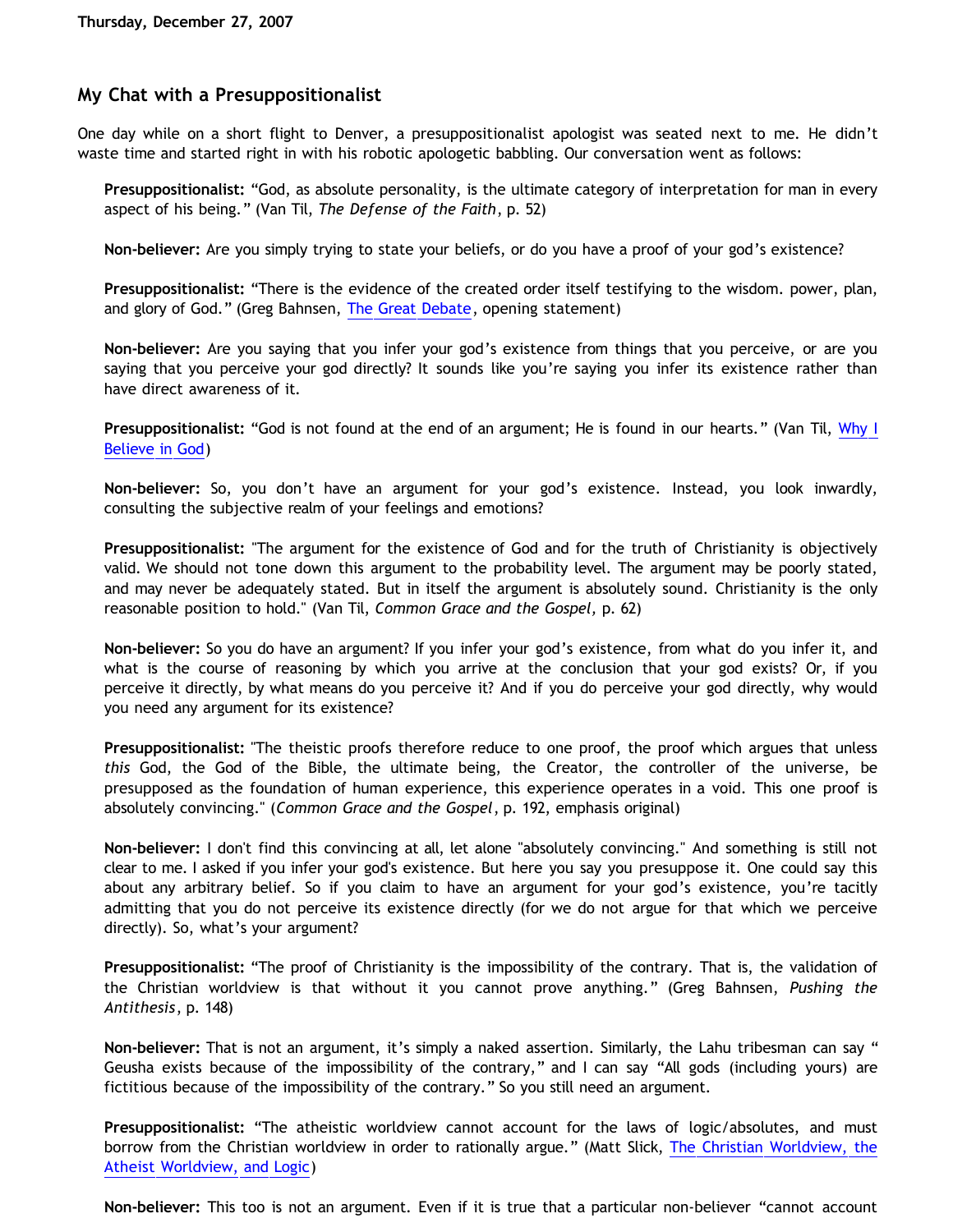for the intelligibility of human experience," etc., this would not prove that no atheist individual or atheist philosophy can do so, or that a god exists or that Christianity is true. All it would prove is that the individual in question is ignorant on these things. Since we're born ignorant, and the issues being inquired on are very complex and rife with controversy even among those who have devoted their entire academic lives to them, a particular individual's ignorance in some area of philosophy is wholly understandable. Most people are too busy living their lives to delve into philosophy in the manner that the presuppositional method demands of them. So, do you have anything more than mere assertions?

**Presuppositionalist:** "It is impossible and useless to seek to defend Christianity as an historical religion by a discussion of facts only." (Van Til, *The Defense of the Faith*, p. 7)

**Non-believer:** I realize that. Since the basis of your religion is not factual, you have no choice but to retreat into the imaginary. Only you refuse to acknowledge that it is imaginary. But you offer nothing other than one 's imagination as the means by which one can "know" its so-called "truths." For instance, I can imagine Jesus rising from the dead in the confines of his stone sepulcher, but doing so does not establish what I imagine as actual historical fact. There is a difference between fact and imagination, and your religion trades on blurring this distinction.

**Presuppositionalist:** "To engage in philosophical discussion does not mean that we begin without Scripture. We do not first defend theism philosophically by an appeal to reason and experience in order, after that, to turn to Scripture for our knowledge and defense of Christianity. We get our theism as well as our Christianity from the Bible." (Van Til, *The Defense of the Faith*, p. 8)

**Non-believer:** I realize this also. Your imagination of your god is inspired by the content of a storybook. The anecdotes, speeches and episodes that we read about in the bible supply inputs which the believer substitutes for actual facts, and quickened by the imagination they take on what seems to be a larger-than-life quality. The same process happens when we allow ourselves to be absorbed in a Harry Potter novel. We imagine the characters of the story and the events that the story has them go through, and in our imagination they take on their own life. The biblical realm, like the realm of Harry Potter, is a creation of the human mind invested in the imaginative elaborations inspired by what is given in the text.

**Presuppositionalist:** "If Christian theism is not true then nothing is true." (Van Til, *The Defense of the Faith*, p. 208)

**Non-believer:** Okay, let's try this. I have a simple challenge for you. You say your god is real, that it truly exists. Can you explain how I can reliably distinguish between what you call "God" and what you may merely be imagining?

At this point the presuppositionalist turned forward and stared directly ahead. His eyes were wide and bleak, and his mouth pursed shut. Completely mute, he looked like a gambler who was realizing that he had just lost his life's fortune.

The man didn't say anything for the rest of the flight, even when the flight attendant asked if he wanted anything. He just sat there in silence, staring off into space, as if pretending no one else existed.

When we finally landed and were preparing to disembark, I said to him, "Thanks for the chat. I hope you enjoy your stay in Denver." He just nodded slightly and turned his back on me. I guess he couldn't answer my challenge.

by Dawson Bethrick

Labels: [Dialogues,](http://bahnsenburner.blogspot.com/search/label/Dialogues) [Presuppositional Gimmickry](http://bahnsenburner.blogspot.com/search/label/Presuppositional%20Gimmickry)

*posted by Bahnsen Burner at [6:00 AM](http://bahnsenburner.blogspot.com/2007/12/my-chat-with-presuppositionalist.html)*

**10 Comments:**

[Rory](http://www.blogger.com/profile/02571829035126932845) said...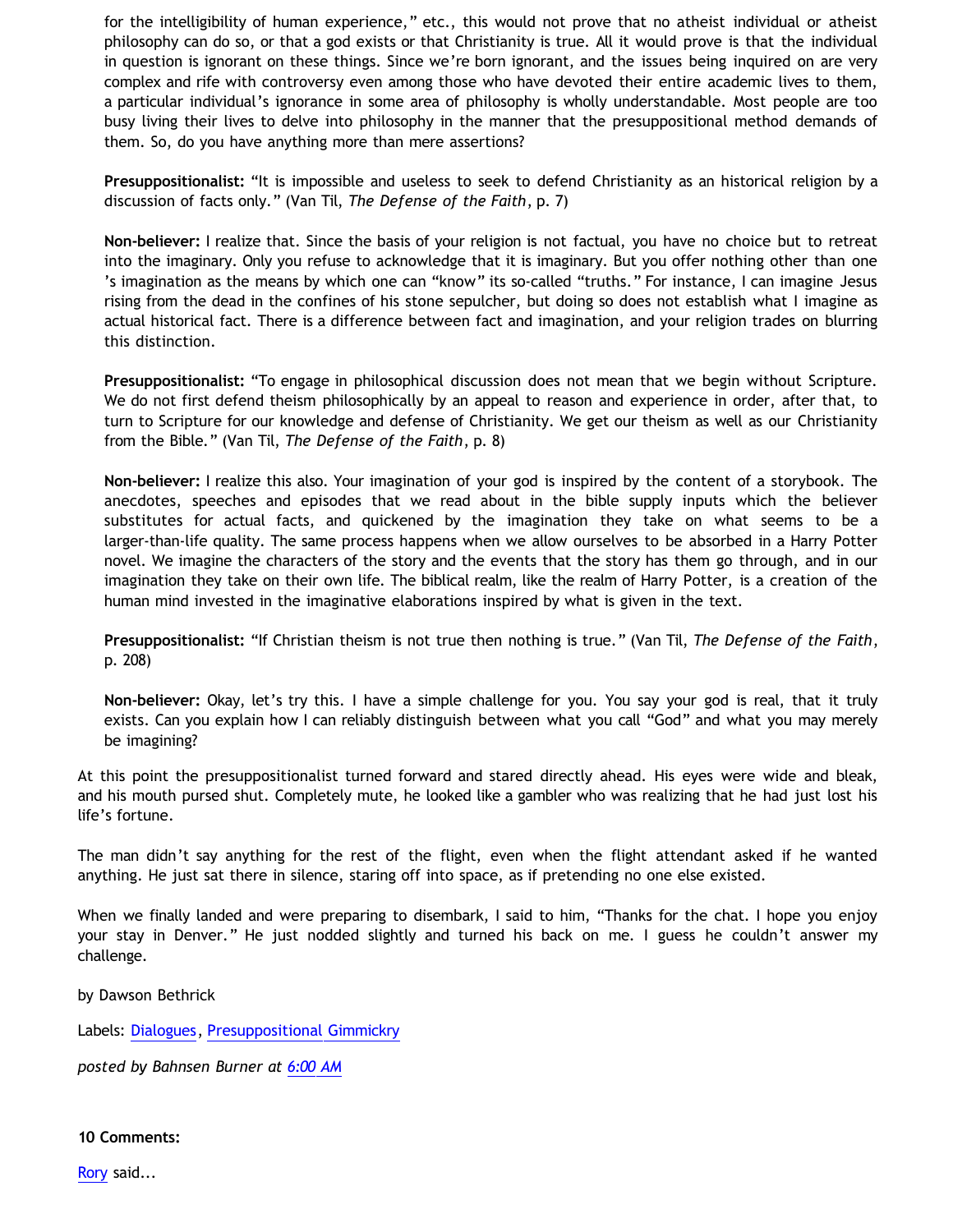can i kiss you? that was gloriously awesome.

keep up the excellent work.

roryhand.com

[December 27, 2007 1:34 PM](http://bahnsenburner.blogspot.com/2007/12/4644790352367566470)

[Citrus](http://www.blogger.com/profile/09604208085934821426) said...

Good to see an update, nice dialogue. It'd be interesting to read the other side's account of it!

regards

Jason

[December 28, 2007 8:50 AM](http://bahnsenburner.blogspot.com/2007/12/9128060064391884972)

[Vytautas](http://www.blogger.com/profile/10563655929016752682) said...

Non-believer: Okay, let's try this. I have a simple challenge for you. You say your god is real, that it truly exists. Can you explain how I can reliably distinguish between what you call "God" and what you may merely be imagining?

Vytautas: God is is a Spirit, infinite, eternal, and unchangeable, in his being, wisdom, power, holiness, justice, goodness, and truth. And an imaginary god does not have these attributes.

[January 03, 2008 4:40 PM](http://bahnsenburner.blogspot.com/2007/12/2591172893865269146)

[Bahnsen Burner](http://www.blogger.com/profile/11030029491768748360) said...

Vytautas: "And an imaginary god does not have these attributes."

Something imaginary would have whatever attributes one imagines it to have. For instance, I imagine Brakko. Brakko is a spirit, infinite, eternal and unchangeable.

Anyway, you've missed the challenge, Vytautas. All you've done is assert what's in question. This is unhelpful. The challenge is for you to explain how I can reliably distinguish between what you call "God" and what you may merely be imagining. You've not explained how I can do this. Simply asserting that an imaginary being doesn't have the attributes which you apply to your god does nothing to meet this challenge. One can make any claim he wants about something he has imagined. If your god is imaginary, nothing would stop you from describing it the way you have.

Regards, Dawson

[January 03, 2008 6:33 PM](http://bahnsenburner.blogspot.com/2007/12/3380302799590442865)

[Vytautas](http://www.blogger.com/profile/10563655929016752682) said...

Bahnsen Burner: Something imaginary would have whatever attributes one imagines it to have. For instance, I imagine Brakko. Brakko is a spirit, infinite, eternal and unchangeable.

Vytautas: Then Blakko is your word for what I call God since they both have the same properties. Since there is only one God, then whatever is identical to God is God.

Bahnsen Burner: Anyway, you've missed the challenge, Vytautas. All you've done is assert what's in question. This is unhelpful. The challenge is for you to explain how I can reliably distinguish between what you call "God" and what you may merely be imagining. You've not explained how I can do this.

Vytautas: You distinguish two things by the properties that they have. If something lacks the properties that God has, then that thing is not God.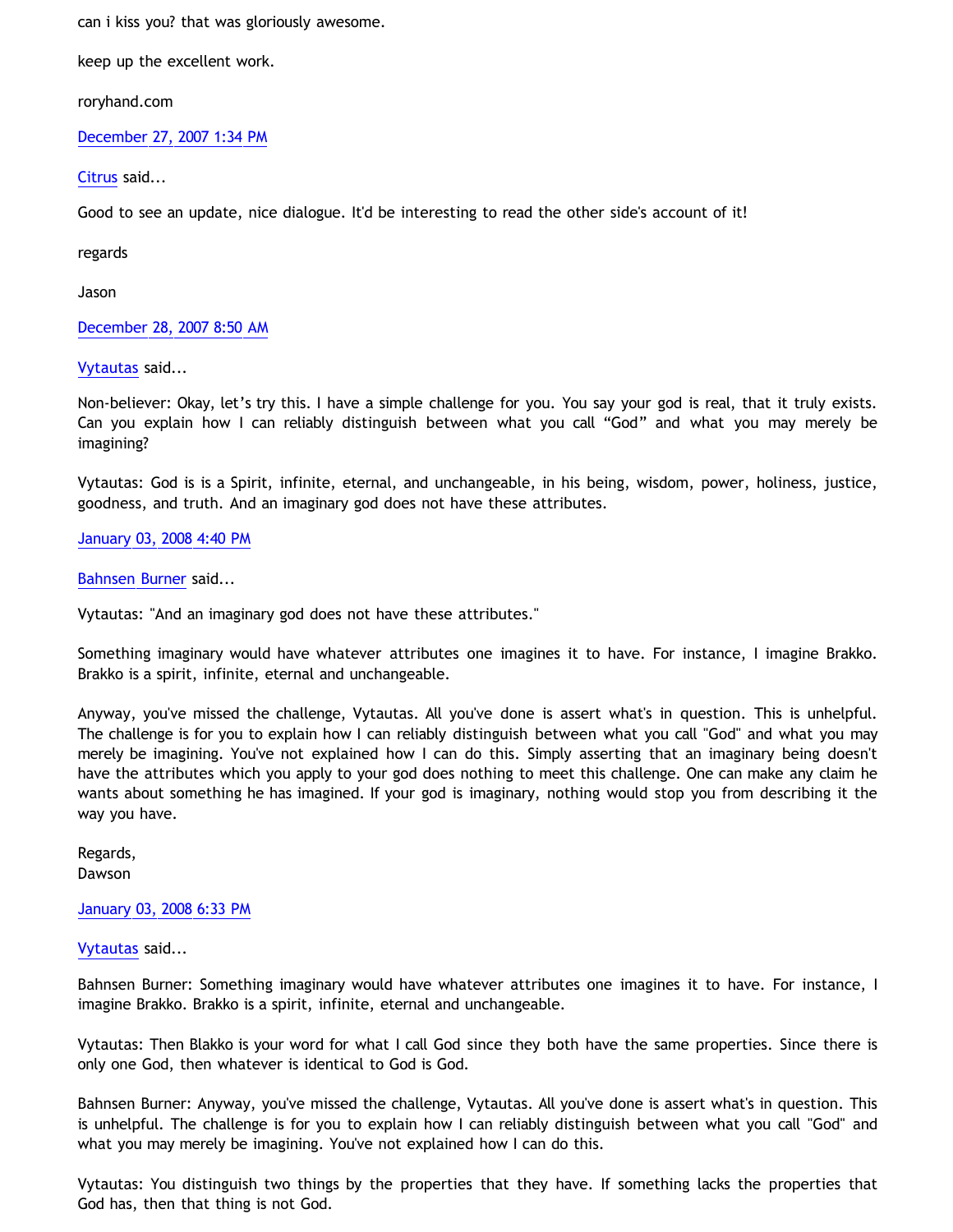Bahnsen Burner: Simply asserting that an imaginary being doesn't have the attributes which you apply to your god does nothing to meet this challenge. One can make any claim he wants about something he has imagined. If your god is imaginary, nothing would stop you from describing it the way you have.

Vytautas: I thought of something, an imaginary god, and said this was different, since you give me the liberty to give any properties to what one imagines. So this different god is different from the true God which means I distinguished between God and what I imagine.

[January 03, 2008 8:44 PM](http://bahnsenburner.blogspot.com/2007/12/533816474019597226)

## [Bahnsen Burner](http://www.blogger.com/profile/11030029491768748360) said...

Vytautas: "Then Blakko is your word for what I call God since they both have the same properties. Since there is only one God, then whatever is identical to God is God."

If Blakko, which I know is imaginary (since I imagined it), is identical to your god, then your god is also imaginary (by your own admission).

Vytautas: "You distinguish two things by the properties that they have. If something lacks the properties that God has, then that thing is not God."

Differing properties is helpful, but only if we can confirm their existence. What you need to do is identify the means by which we would have awareness of these differing properties if they were real. For instance, if I imagine Blakko, and my friend imagines Bleepo, we can compare properties. Upon comparison we discover that Blakko and Bleepo share many properties (such as the ones you mentioned), but my Blakko had a son (because I imagined it that way), and my friend's Bleepo had no son (because he imagines Bleepo that way), we have a differing property: Blakko is a parent figure, while Bleepo is not a parent figure. Unfortunately, they're both still imaginary. How would my friend be able to confirm for himself, firsthand, that Blakko [a] is real, and [b] had a son? Since Blakko is imaginary, he can't.

Now if my wife comes home from the grocery store and tells me that the car has a flat tire, I can go out to the car and see for myself. If she was imagining, then I'd not find any flat tires. If I find a flat tire, then she wasn't imagining. Similarly with the Christian god: people tell me this being is real, but since they define it out of my means of perception, they are essentially telling me that I have no way of distinguishing it from what they may merely be imagining. They offer no alternative by which I can have awareness of it; all I can do is try to imagine what they claim they have awareness of. But since I'm only imagining their god, I've already departed from what is real and actual. They then say "Here, read this book!" and hand me a bible. Well, this is essentially no different from reading a Harry Potter novel and imagining what it describes. Jesus Christ was for the early Christians what Harry Potter is for millions of children today: a rich, imaginary construct. Luckily, most children realize that Harry Potter is simply a fantasy; but Christians refuse to accept the fact that their Jesus, even though it lives only in their imaginations, is a fantasy.

Vytautas: "So this different god is different from the true God which means I distinguished between God and what I imagine."

How do I know this? And even more, how could I confirm it? You claim it, but you give me no way of confirming it. You could be simply distinguishing between two different imaginary constructs. We know that human beings have the ability to imagine. As I point out in my blog [The Role of Imagination in Christian God-Belief](http://bahnsenburner.blogspot.com/2007/07/role-of-imagination-in-christian-god.html), blurring the distinction between reality and imagination was central to Van Til's own decision to embrace his god-belief, as he tells us in one of his own essays, [Why I Believe in God](http://www.reformed.org/apologetics/why_I_believe_cvt.html). There he writes about an occasion when he was very young and he went to sleep in his parents' haybarn one night. He writes:

**"That night I heard the cows jingle their chains. I knew there were cows and that they did a lot of jingling with their chains, but after a while I was not quite certain that it was only the cows that made all the noises I heard. Wasn't there someone walking down the aisle back of the cows, and wasn't he approaching my bed?"**

He already had awareness of the cause of the sounds he was hearing – the cows which were jingling them. But after a while, he started imagining "someone walking down the aisle back of the cows," and he imagined that this someone was coming for him. Failing to distinguish between what is real and what is imaginary, the young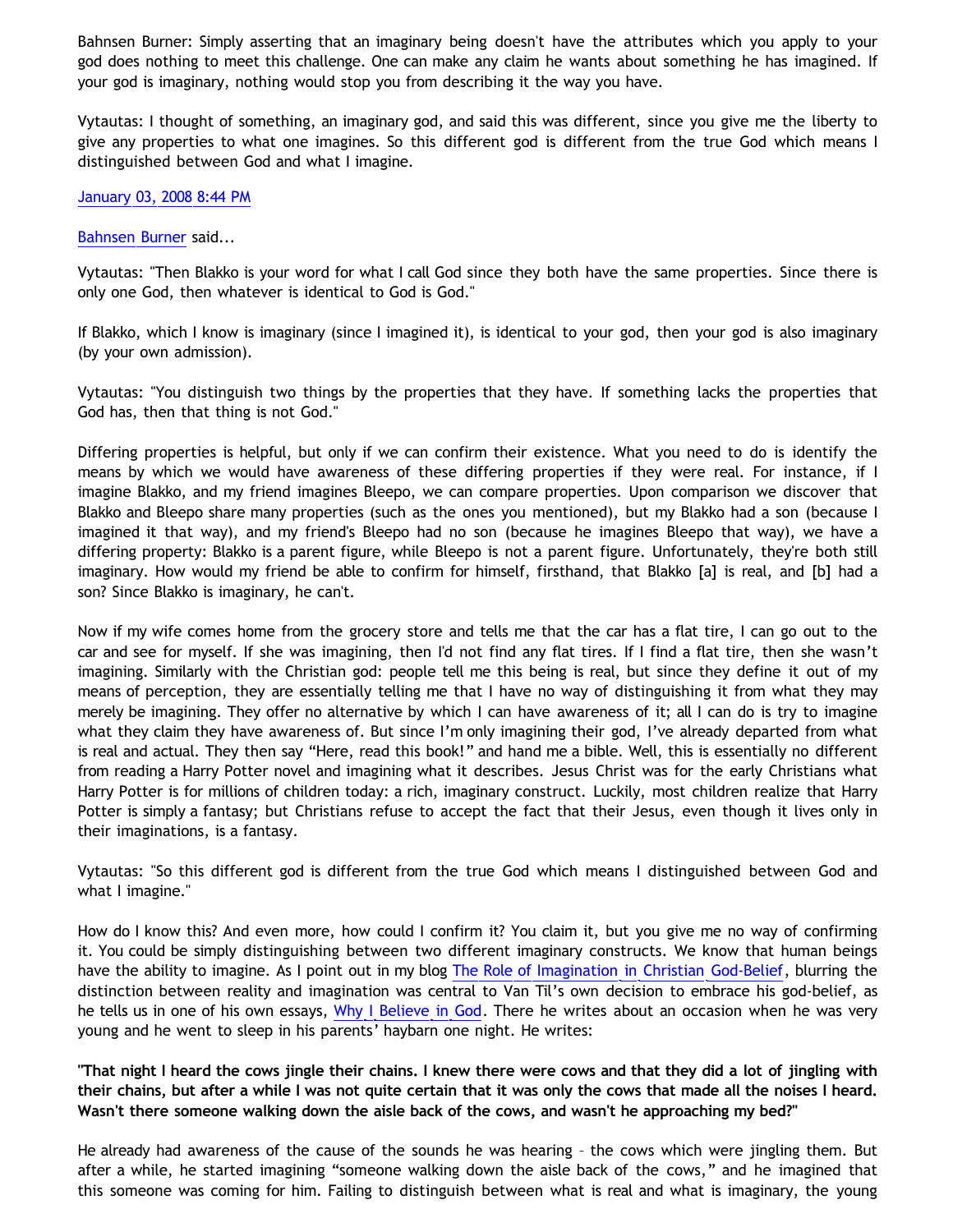Van Til grew frightened as he invested in his imagination as if it were real, and prayed to an imaginary being to rescue him from his frightful imagination. And you know what? He felt like he had been rescued from the frightful imagination, for the person he imagined coming after him never got him. Of course not, he was imaginary. The frightful imagination was chased away by the religious imagination. And he used his feelings (as opposed to reason) to confirm everything in his mind. He was never in any danger from the person he imagined, just as he was never saved by the divine being he imagined. Had he succeeded in distinguishing between reality and imagination from the very beginning, never blurring between the cause of the chains' jingling that he knew exists (the cows) and the cause he imagined ("someone walking down the aisle back of the cows"), he would never have felt a need to pray to an imaginary being to rescue him from the frightful imagination.

Keep in mind that the invisible and the non-existent look very much alike, just as the imaginary and the supernatural behave very much alike. Once I fully understood this, the spell which Christianity held over me shattered and dissolved forever.

Regards, Dawson

#### [January 04, 2008 5:19 AM](http://bahnsenburner.blogspot.com/2007/12/7981123074102158423)

#### [Vytautas](http://www.blogger.com/profile/10563655929016752682) said...

Bahnsen Burner: If Blakko, which I know is imaginary (since I imagined it), is identical to your god, then your god is also imaginary (by your own admission).

Vytautas: But your imagination which contains Blakko is finite, temporal, and changeable. The finite cannot contain the infinite. God is infinite, eternal, and unchangeable. So God cannot be imaginary, since your finite imagination cannot contain him, so God exists in reality.

Bahnsen Burner: Differing properties is helpful, but only if we can confirm their existence. What you need to do is identify the means by which we would have awareness of these differing properties if they were real.

Vytautas: The property of the real is existence. I am not claiming that God is only idea I have, but that he is real.

Bahnsen Burner: Similarly with the Christian god: people tell me this being is real, but since they define it out of my means of perception, they are essentially telling me that I have no way of distinguishing it from what they may merely be imagining.

Vytautas: But God is not a material object that can be sensed.

Bahnsen Burner: They offer no alternative by which I can have awareness of it; all I can do is try to imagine what they claim they have awareness of. But since I'm only imagining their god, I've already departed from what is real and actual.

Vytautas: You are not only imagining God, but he is real because the conception that we have of God is of a necessary being. A necessary being must exist in all possible worlds including the actualized world we are apart of. God is necessary because he does not depend on any other being for his existence.

Bahnsen Burner: They then say "Here, read this book!" and hand me a bible. Well, this is essentially no different from reading a Harry Potter novel and imagining what it describes. Jesus Christ was for the early Christians what Harry Potter is for millions of children today: a rich, imaginary construct. Luckily, most children realize that Harry Potter is simply a fantasy; but Christians refuse to accept the fact that their Jesus, even though it lives only in their imaginations, is a fantasy.

Vytautas: The New Testament is not a child's fantasy book, since it is history. We are able to differentiate between what is history and fantasy because of what is claimed in each type of book. Peter and Paul claimed that Jesus has risen from the dead and the types of places they were at are in the real world. Is all of history only imagination because we were not there to see the events? A better explanation is that some real events were recorded long ago and we are reading what people actually sensed in reality.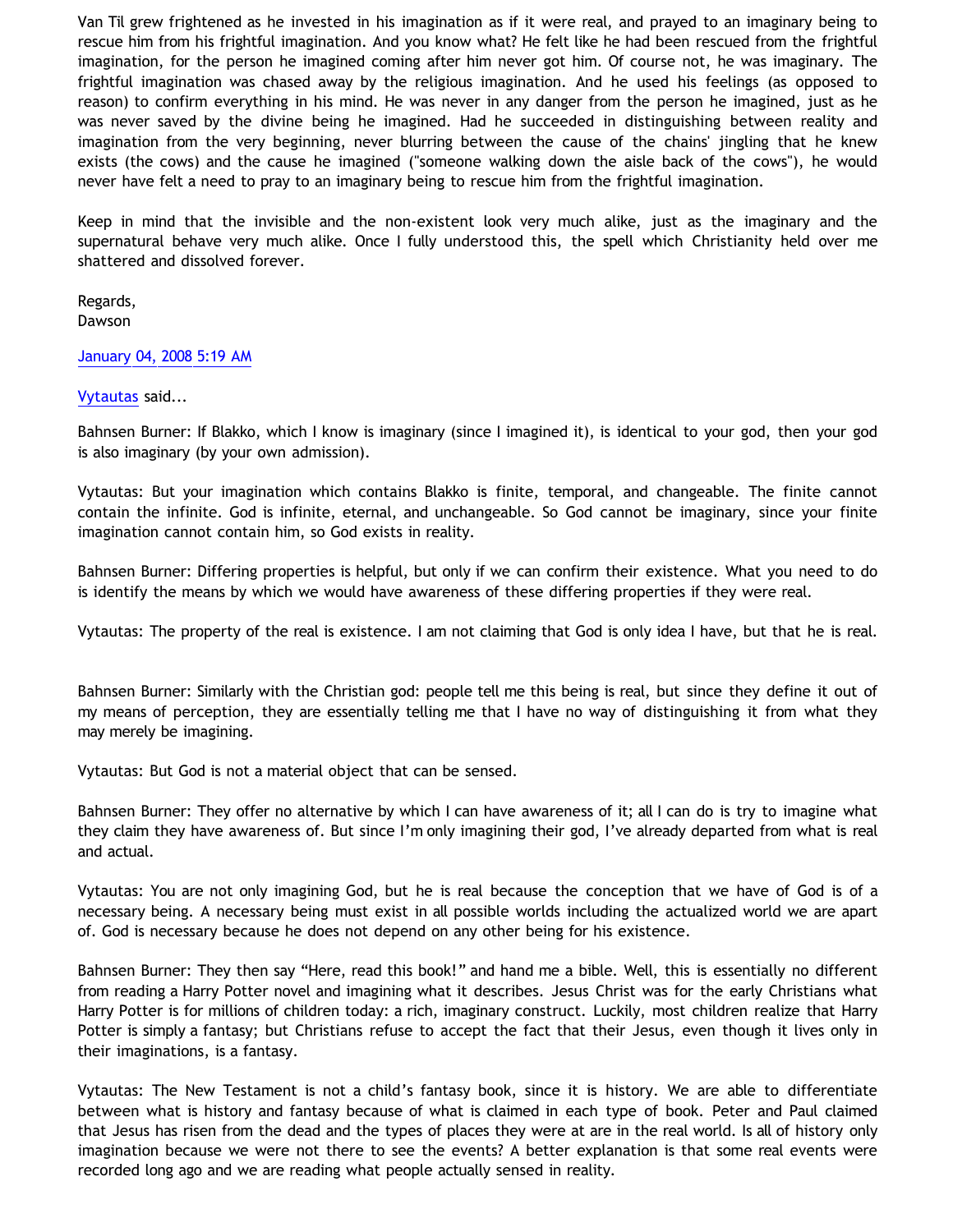Bahnsen Burner: How do I know this? And even more, how could I confirm it? You claim it, but you give me no way of confirming it. You could be simply distinguishing between two different imaginary constructs. Keep in mind that the invisible and the non-existent look very much alike, just as the imaginary and the supernatural behave very much alike. Once I fully understood this, the spell which Christianity held over me shattered and dissolved forever.

Vytautas: You say that God only exists in the minds of men. How do you know this? It cannot be because you never sensed God, since God is not a sensed object. If you say that all that is real must be capable of being sensed, then do you know this claim about all of reality? Have you sensed all of reality? You will say no, but that everything that you have experienced is capable of being sensed. But God can be known to be real because by definition he is a necessary being, so God must exist.

## [January 04, 2008 3:49 PM](http://bahnsenburner.blogspot.com/2007/12/2369644445761675787)

#### [Bahnsen Burner](http://www.blogger.com/profile/11030029491768748360) said...

I wrote: **If Blakko, which I know is imaginary (since I imagined it), is identical to your god, then your god is also imaginary (by your own admission).**

Vytautas responds: "But your imagination which contains Blakko is finite, temporal, and changeable. The finite cannot contain the infinite. God is infinite, eternal, and unchangeable. So God cannot be imaginary, since your finite imagination cannot contain him, so God exists in reality."

This is irrelevant. Anyone can make this kind of claim about something that is imaginary. Anyone imagining Blakko can say it cannot be imaginary, since no one's finite imagination can contain it. Would it follow from such claims that Blakko exists in reality? Who would believe this?

I wrote: **Differing properties is helpful, but only if we can confirm their existence. What you need to do is identify the means by which we would have awareness of these differing properties if they were real.**

Vytautas responds: "The property of the real is existence. I am not claiming that God is only idea I have, but that he is real."

I understand this. And I've asked how I can reliably distinguish between what you call "God" and what you may merely be imagining. You've not given me anything which speaks to this point.

I wrote: **Similarly with the Christian god: people tell me this being is real, but since they define it out of my means of perception, they are essentially telling me that I have no way of distinguishing it from what they may merely be imagining.**

Vytautas responds: "But God is not a material object that can be sensed."

Same with anything that is imaginary. You're simply conceding that your god has a lot in common with imaginary things. This is on top of the fact that you've not explained how I can reliably distinguish what you call "God" from what you may simply be imagining. That doesn't bode well for your defense.

I wrote: **They offer no alternative by which I can have awareness of it; all I can do is try to imagine what they claim they have awareness of. But since I'm only imagining their god, I've already departed from what is real and actual.**

Vytautas responds: "You are not only imagining God, but he is real because the conception that we have of God is of a necessary being. A necessary being must exist in all possible worlds including the actualized world we are apart of. God is necessary because he does not depend on any other being for his existence."

This objection is essentially no different from the one you provided above. And it fails for the same reason: anyone can make this kind of claim about something that is imaginary. I can call Blakko "a necessary being." Does that make Blakko real? According to the reasoning you offer here, it does. For you claim that "a necessary being must exist in all possible worlds including the actualized world we are apart of." By this reasoning, Blakko "must exist in all possible worlds including the actualized world we are apart of," for Blakko is "a necessary being." And yet, Blakko is something that I have imagined. See? I can make the kind of claim you make about your god about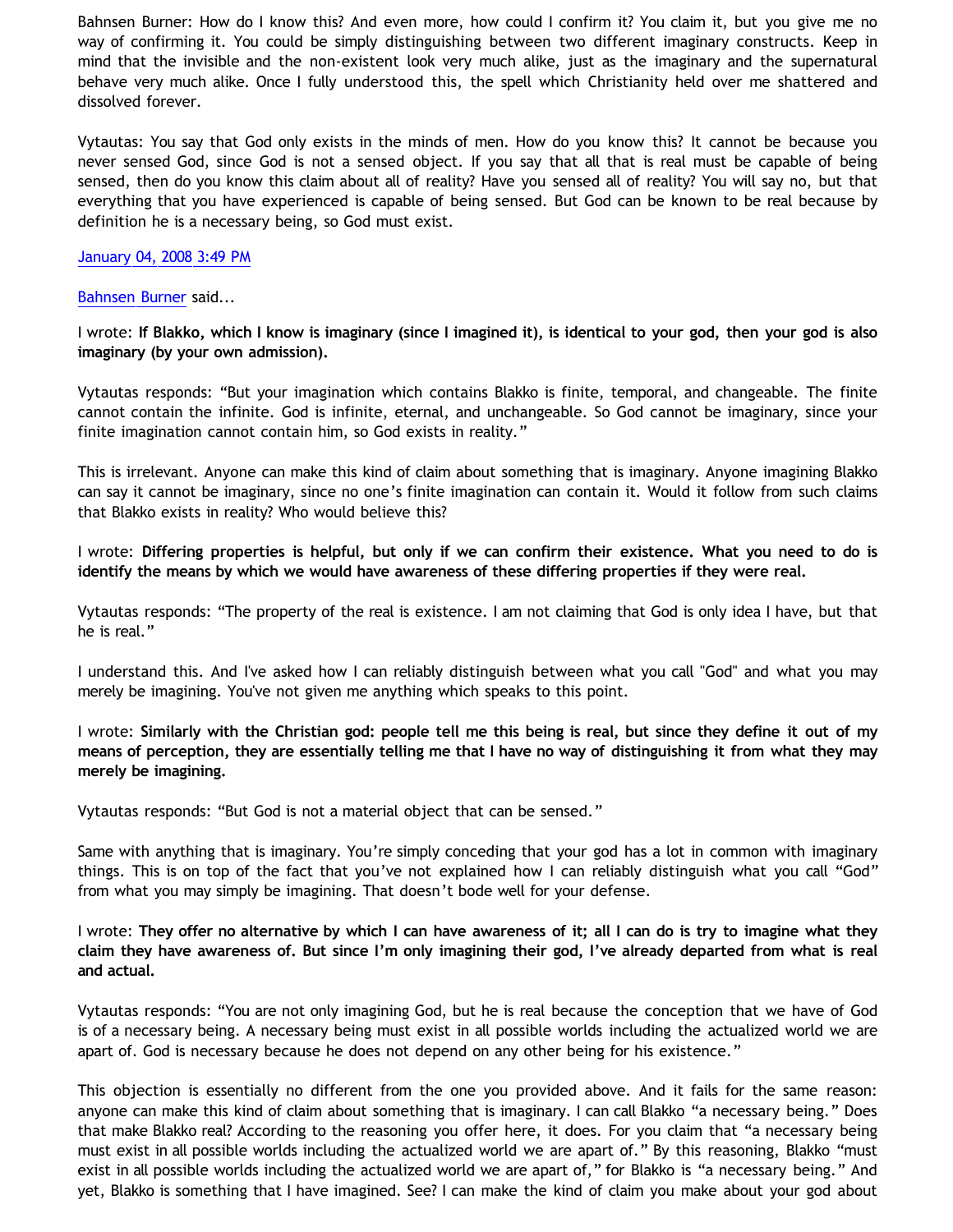anything I imagine.

I wrote: **They then say "Here, read this book!" and hand me a bible. Well, this is essentially no different from reading a Harry Potter novel and imagining what it describes. Jesus Christ was for the early Christians what Harry Potter is for millions of children today: a rich, imaginary construct. Luckily, most children realize that Harry Potter is simply a fantasy; but Christians refuse to accept the fact that their Jesus, even though it lives only in their imaginations, is a fantasy.**

Vytautas responds: "The New Testament is not a child's fantasy book, since it is history."

It's a storybook. The stories it contains are no more historical than the stories we read in a Harry Potter novel.

Vytautas: "We are able to differentiate between what is history and fantasy because of what is claimed in each type of book."

Simply "because of what is claimed"? That's your test for historicity? Anything better than this? What if someone said that a Harry Potter novel is history "because of what is claimed" in it?

Vytautas: "Peter and Paul claimed that Jesus has risen from the dead and the types of places they were at are in the real world."

So, if the places I write about are in the real world, then anything I claim in writing took place in those places must have really happened, simply because those places are real? My garage is real – it is a real place. I now write a story about my encounter with a magic leprechaun in my garage. In my story about my encounter with the magic leprechaun I describe what he was wearing, how he climbed on top of my washing machine and started talking to me about a pot of gold he hid in my neighborhood. Is my story about the leprechaun true because it takes place in a place that is in the real world? Are you going to start looking for this hidden pot of gold now?

Vytautas: "Is all of history only imagination because we were not there to see the events?"

History is actual. Storybooks containing legends and myths are what's fantasy.

Vytautas: "A better explanation is that some real events were recorded long ago and we are reading what people actually sensed in reality."

I'm not sure why you think this is "a better explanation." In fact, in reviewing all the defenses that believers have put forward in favor of the thesis that the New Testament records actual history, I've not found any evidence that legitimately secures that thesis. At the very most, the stories we read record what some people (e.g., their authors) *believed*, not "sensed." Even the New Testament makes it clear that no one "sensed" Jesus rising from the dead, for according to the stories it took place in a sealed tomb. Are you saying that the author of the gospel according to Matthew "sensed" that Mary was a virgin when she gave birth to Jesus? What makes you suppose this? Who "sensed" the saints who according to the gospel according to Matthew (see 27:52-53) rose out of their graves and went walking through the city showing themselves to many? Only Matthew mentions this; no one else in all of history corroborates this story. Was Matthew the only one who "sensed" this? Perhaps he was on drugs, or hallucinating. We know that people take drugs and hallucinate. But you would prefer that we dismiss this possibility and accept, for apparently no good reason whatsoever, that this story is historical. Ain't happenin', Vytautas.

I wrote: **How do I know this? And even more, how could I confirm it? You claim it, but you give me no way of confirming it. You could be simply distinguishing between two different imaginary constructs. Keep in mind that the invisible and the non-existent look very much alike, just as the imaginary and the supernatural behave very much alike. Once I fully understood this, the spell which Christianity held over me shattered and dissolved forever.**

Vytautas responds: "You say that God only exists in the minds of men."

I simply point out that those who claim that there is a god fail to provide any way by which I can reliably distinguish between what they call "God" and what they may merely be imagining. Your response to my challenge is a prime example of this. I also point out that the traditional notion of "God" is internally incoherent, just as the notion of a square circle is. See my essay [Gods and Square Circles](http://www.geocities.com/katholon/squarecircles.htm) for details.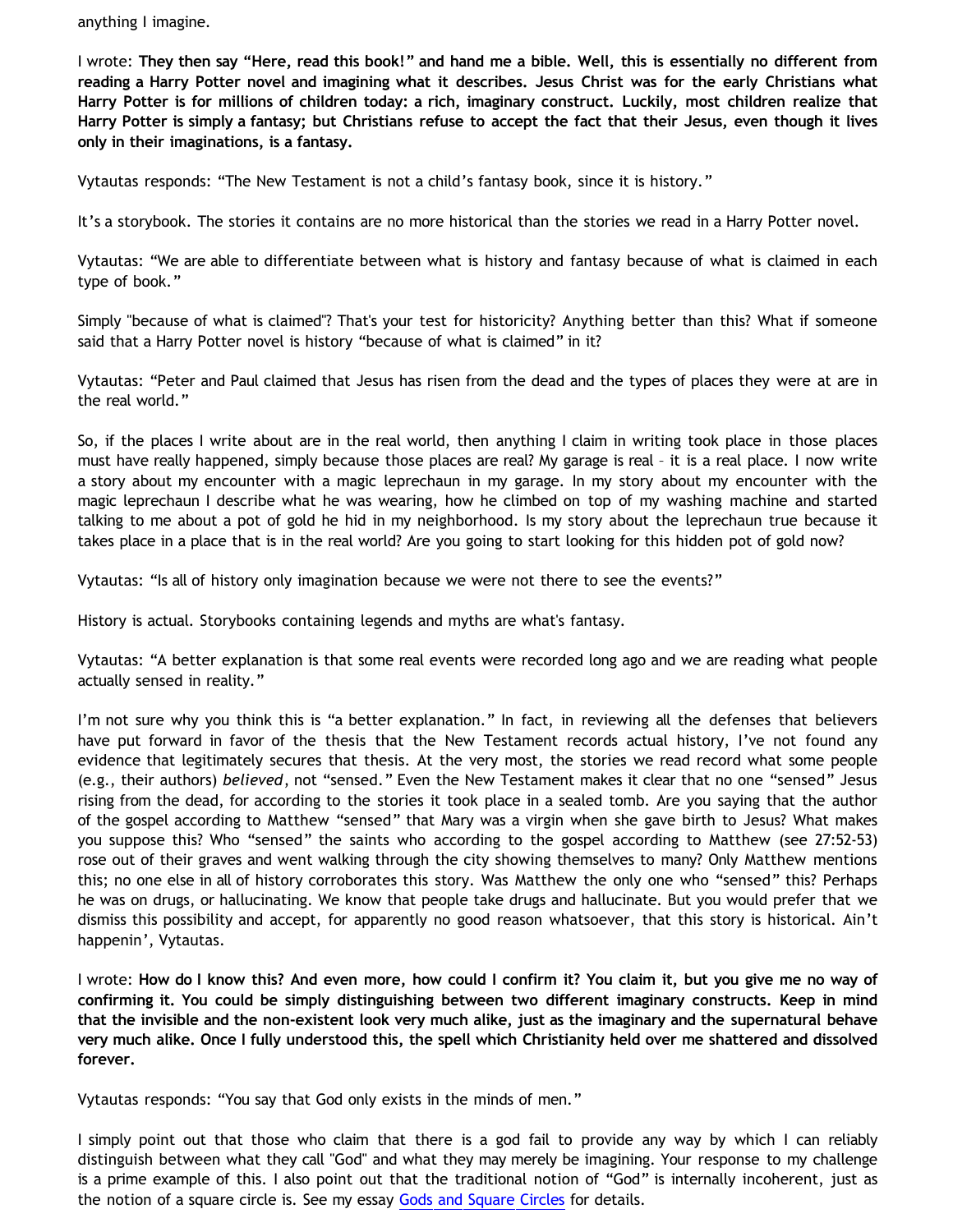Vytautas: "How do you know this?"

By means of reason. And I have presented my reasoning for my theses on my blog and on my webpage.

Vytautas: "It cannot be because you never sensed God, since God is not a sensed object."

I've never argued "I do not sense God, therefore God does not exist." Nor are my criticisms of theism reducible to this. However, I would point out that, by describing their god as something non-sensible, and making the kinds of claims to knowledge that they do, Christians show how *nonsensical* their beliefs are. If you have no means of achieving awareness of your god, then by what means could you know that it exists? If you say that you infer its existence from things that you do perceive, then what is the rationale behind your inference? This is where arguments for theism come into play. I've not found one which is sound. If you say that you do possess a faculty by which you can achieve direct awareness of what you call "God," what is that faculty, how does it work, and how do you distinguish that faculty from your imagination?

Vytautas: "If you say that all that is real must be capable of being sensed, then do you know this claim about all of reality?"

I have not made this claim, so I do not need to defend it. My sensing something is not a prerequisite for it to be real. But if I am going to accept as knowledge the claim that something exists, that claim needs to have some kind of evidence to support it, it must be coherent, and it must be capable of being integrated with the knowledge that I have validated without contradiction. Christianity's god-belief claims fail on all three points. Christians can't even show me how I can reliably distinguish their god from what they may merely be imagining! I' m simply being honest to these facts. Would you prefer that I be dishonest and affirm the existence of a god anyway? Well, that would be dishonest. And I made the choice earlier in my life to be honest, and I'm sticking to that choice.

Vytautas: "Have you sensed all of reality?"

No. But do I need to have "sensed all of reality" to know that the unreal is unreal, that the imaginary is imaginary? I don't think so. Are you trying to find gaps in my knowledge? There are many; I was born ignorant, and I learn at my own, slow pace. Are you suggesting that I'll discover your god in the gaps of my knowledge? That would constitute a blatant appeal to ignorance. To claim knowledge on the basis of ignorance would be dishonest. Remember my commitment? Ain't happenin'.

Vytautas: "You will say no, but that everything that you have experienced is capable of being sensed."

Actually, I didn't say that. Put it this way. Suppose we had 150 different sense modalities instead of 5 (vision, hearing, taste, touch, smell). With 150 different sense modalities, we'd most likely perceive a lot more about our world than we do with the 5 we have now. But what would prevent someone from coming along and positing the existence of a being which we'd need a 151st sense modality to perceive? Since we don't have that missing 151st sense modality, we can't perceive it. So on what basis would we accept the claim that it exists? Simply because someone claims it is there? I'm not that gullible. Do you think I should be?

Vytautas: "But God can be known to be real because by definition he is a necessary being, so God must exist."

So you're trying to define your god into existence now. You grant much power to your consciousness, Vytautas. I'm too honest to claim possession of such powers. Besides, your statement here is incoherent. Definition is a property of concepts, not of independently existing entities. Your god, if it were real, would not be a concept, but an independently existing being. Concepts are formed by human minds by integrating inputs perceived by their senses. By saying that your god can be defined, you're implicitly conceding that it is a construct of your mind, like concepts are. That is understandable if your god is imaginary. But if your god is real, you've just sold him out.

Regards, Dawson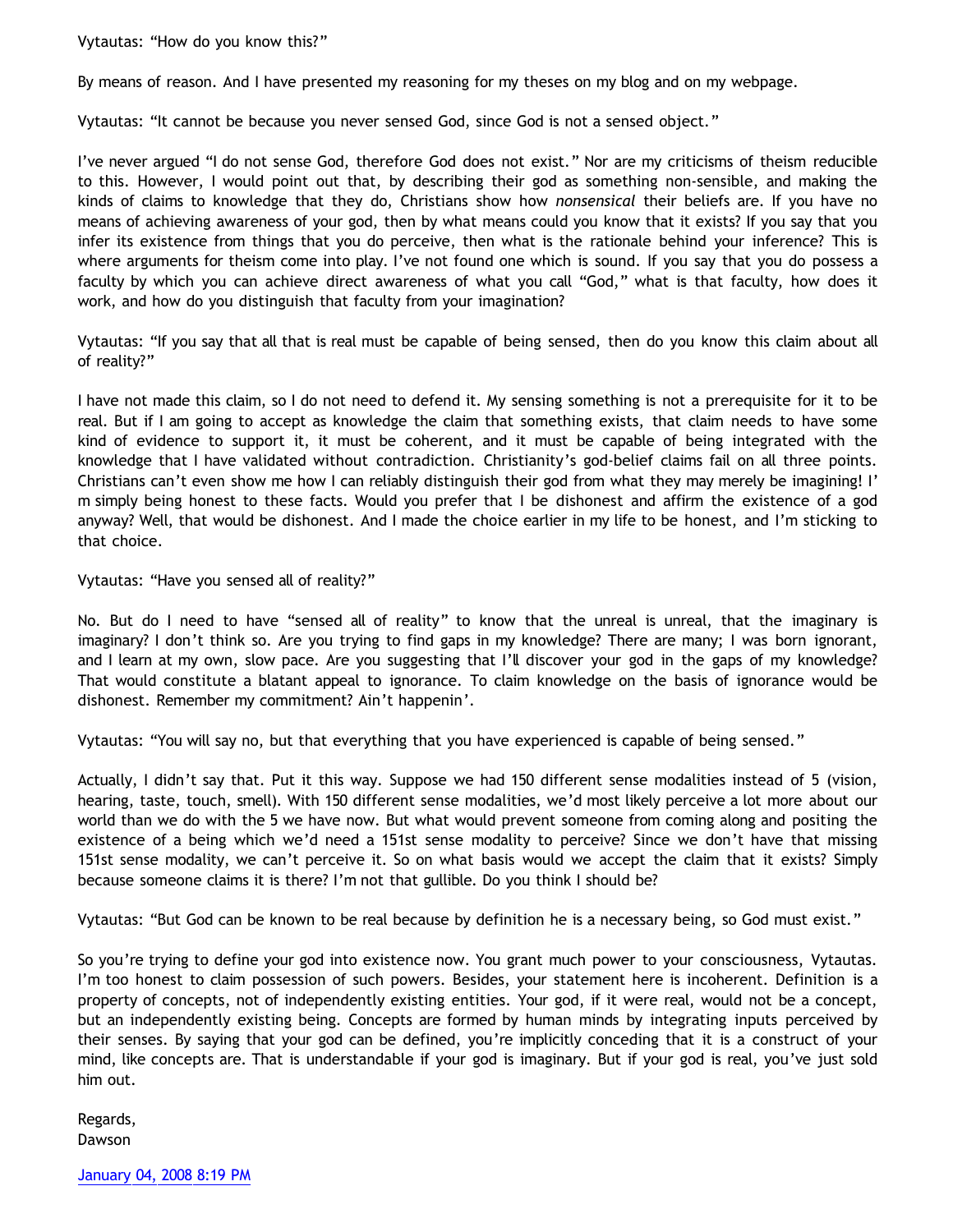## [Vytautas](http://www.blogger.com/profile/10563655929016752682) said...

Bahnsen Burner: This is irrelevant. Anyone can make this kind of claim about something that is imaginary. Anyone imagining Blakko can say it cannot be imaginary, since no one's finite imagination can contain it. Would it follow from such claims that Blakko exists in reality? Who would believe this?

Vytautas: If God is infinite, eternal, and unchangeable, then God is necessary because a being that has those properties does not depend on anything else for his existence, so that God is not contingent. A necessary being must exist in reality because a necessary being exists in every possible world including ours. You should believe this, since it is true that the God of the Bible is there.

Bahnsen Burner: And I've asked how I can reliably distinguish between what you call "God" and what you may merely be imagining. You've not given me anything which speaks to this point.

Vytautas: But you don't know what I imagine unless I tell you what it is. I think you are asking how we know that God exists. By knowing what God means we recognize that such a being must exist, since you cannot only imagine a necessary being because a necessary being must exist. God is necessary because he does not depend on any other thing for his existence.

Bahnsen Burner: Same with anything that is imaginary. You're simply conceding that your god has a lot in common with imaginary things. This is on top of the fact that you've not explained how I can reliably distinguish what you call "God" from what you may simply be imagining. That doesn't bode well for your defense.

Vytautas: A material god does not bode well for my defense because a material god would depend on other things for his existence, since matter over time breaks down. God is spirit and does not depend on the material world for his existence. Since you are a materialist, you would have to say that imaginary things are sense objects, since they are the chemical and electrical thoughts in your physical brain, unless you believe you have an immaterial mind.

Bahnsen Burner: This objection is essentially no different from the one you provided above. And it fails for the same reason: anyone can make this kind of claim about something that is imaginary. I can call Blakko "a necessary being." Does that make Blakko real? According to the reasoning you offer here, it does. For you claim that "a necessary being must exist in all possible worlds including the actualized world we are apart of." By this reasoning, Blakko "must exist in all possible worlds including the actualized world we are apart of," for Blakko is " a necessary being." And yet, Blakko is something that I have imagined. See? I can make the kind of claim you make about your god about anything I imagine.

Vytautas: It seems you are giving an argument by contradiction, but you call God by the name Blakko. Since there is only one God any other thing that is equal to God is God. You are just using a different name for God, but both are essentially the same. Now we move to the historicity of the New Testament gospels.

Bahnsen Burner: It's a storybook. The stories it contains are no more historical than the stories we read in a Harry Potter novel.

Vytautas: J. K. Rowling does not claim that Harry Potter is real, but the authors of the gospels claim Jesus is real.

Bahnsen Burner: Simply "because of what is claimed"? That's your test for historicity? Anything better than this? What if someone said that a Harry Potter novel is history "because of what is claimed" in it?

Vytautas: Show where J. K. Rowling claims that Harry Potter is a real character if you really believe that. If Harry Potter is either real or fantasy, then that does not say anything if the New Testament is historical. Also the claim a person makes about an event is not the only criterion for what is historical, but it is one of the criterions for historical events which eliminates Harry Potter.

Bahnsen Burner: So, if the places I write about are in the real world, then anything I claim in writing took place in those places must have really happened, simply because those places are real? My garage is real – it is a real place. I now write a story about my encounter with a magic leprechaun in my garage. In my story about my encounter with the magic leprechaun I describe what he was wearing, how he climbed on top of my washing machine and started talking to me about a pot of gold he hid in my neighborhood. Is my story about the leprechaun true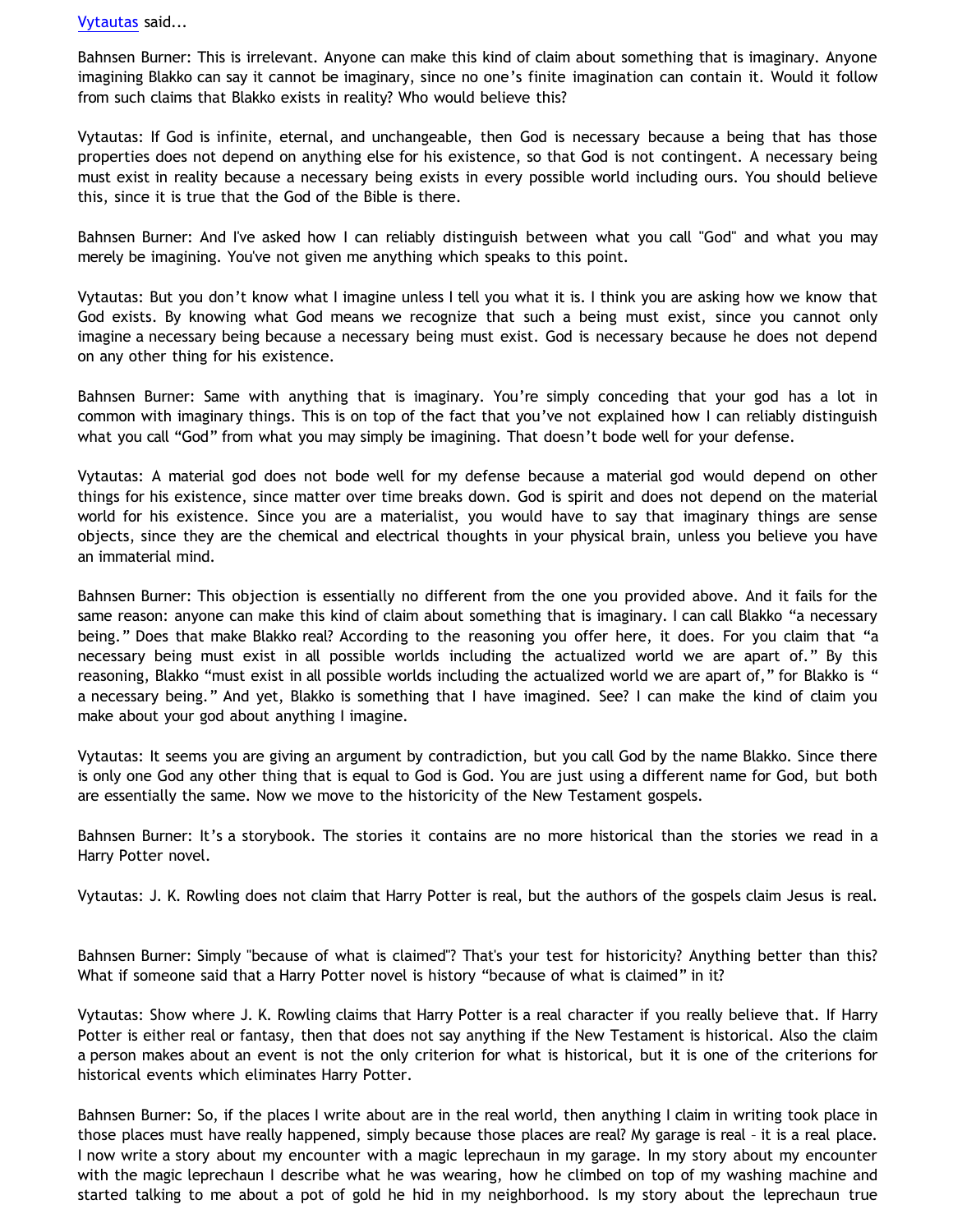because it takes place in a place that is in the real world? Are you going to start looking for this hidden pot of gold now?

Vytautas: When I give a single criterion for history, then that does not mean it is the only criterion for history, but all the criterions work together to give a method for history. Another criterion is of many witnesses testifying to an historical event. There are four gospels testifying to the historical events of Jesus, but you only give a short paragraph written only by one person about an event. The more people testifying to the event, then the event has more reason to be believed than just one person.

Bahnsen Burner: I'm not sure why you think this is "a better explanation." In fact, in reviewing all the defenses that believers have put forward in favor of the thesis that the New Testament records actual history, I've not found any evidence that legitimately secures that thesis.

Vytautas: There are prophesies of the Old Testament that confirms the New Testament. Psalm 22 tells that a company of evildoers encircles Jesus; they have pierced his hands and feet-- Jesus can count all his bones-- they stare and gloat over him; they divide his garments among them, and for his clothing they cast lots. Matthew 27 says when the soldiers had crucified Jesus, they divided his garments among them by casting lots. And John 19 says when they came to Jesus and saw that he was already dead, they did not break his legs. But one of the soldiers pierced his side with a spear, and at once there came out blood and water. So the Old Testament gives evidence for the New Testament.

Bahnsen Burner: At the very most, the stories we read record what some people (e.g., their authors) believed, not "sensed." Even the New Testament makes it clear that no one "sensed" Jesus rising from the dead, for according to the stories it took place in a sealed tomb.

Vytautas: But there are accounts of post-crucifixion accounts of the resurrected Jesus who is alive. They could not be all false, because there could not be mass-hallucinations, since hallucinations are an individual experience and not a group experience. A better explanation is Jesus actually rose from the dead, and other people saw him and wrote about him.

Bahnsen Burner: Are you saying that the author of the gospel according to Matthew "sensed" that Mary was a virgin when she gave birth to Jesus? What makes you suppose this?

Vytautas: Matthew did not see directly Mary give birth to Jesus, but he used other testimony to account for this event. He sensed the people who witnessed the event that gave the testimony.

Bahnsen Burner: Who "sensed" the saints who according to the gospel according to Matthew (see 27:52-53) rose out of their graves and went walking through the city showing themselves to many? Only Matthew mentions this; no one else in all of history corroborates this story. Was Matthew the only one who "sensed" this? Perhaps he was on drugs, or hallucinating. We know that people take drugs and hallucinate. But you would prefer that we dismiss this possibility and accept, for apparently no good reason whatsoever, that this story is historical. Ain't happenin', Vytautas.

Vytautas: We know people witness events and record them. But you would prefer that we dismiss this and accept, for apparently no good reason whatsoever, that Matthew took drugs. You have no historical evidence that Matthew took drugs. Matthew might be the only one that recorded the event, but he wrote that the saints went into the holy city and appeared to many. If you can dismiss historical events because there is only one person that wrote about the event, then I can dismiss your stories that you tell me.

Bahnsen Burner: I simply point out that those who claim that there is a god fail to provide any way by which I can reliably distinguish between what they call "God" and what they may merely be imagining. Your response to my challenge is a prime example of this. I also point out that the traditional notion of "God" is internally incoherent, just as the notion of a square circle is. See my essay Gods and Square Circles for details.

Vytautas: You seem to say that one cannot change the world by merely thinking something will change in the world, so that God cannot create the world because a mind cannot manipulate matter. But God is not a creature like you me, but he is the Creator that is able to create matter out of nothing.

Bahnsen Burner: I've never argued "I do not sense God, therefore God does not exist." Nor are my criticisms of theism reducible to this. However, I would point out that, by describing their god as something non-sensible,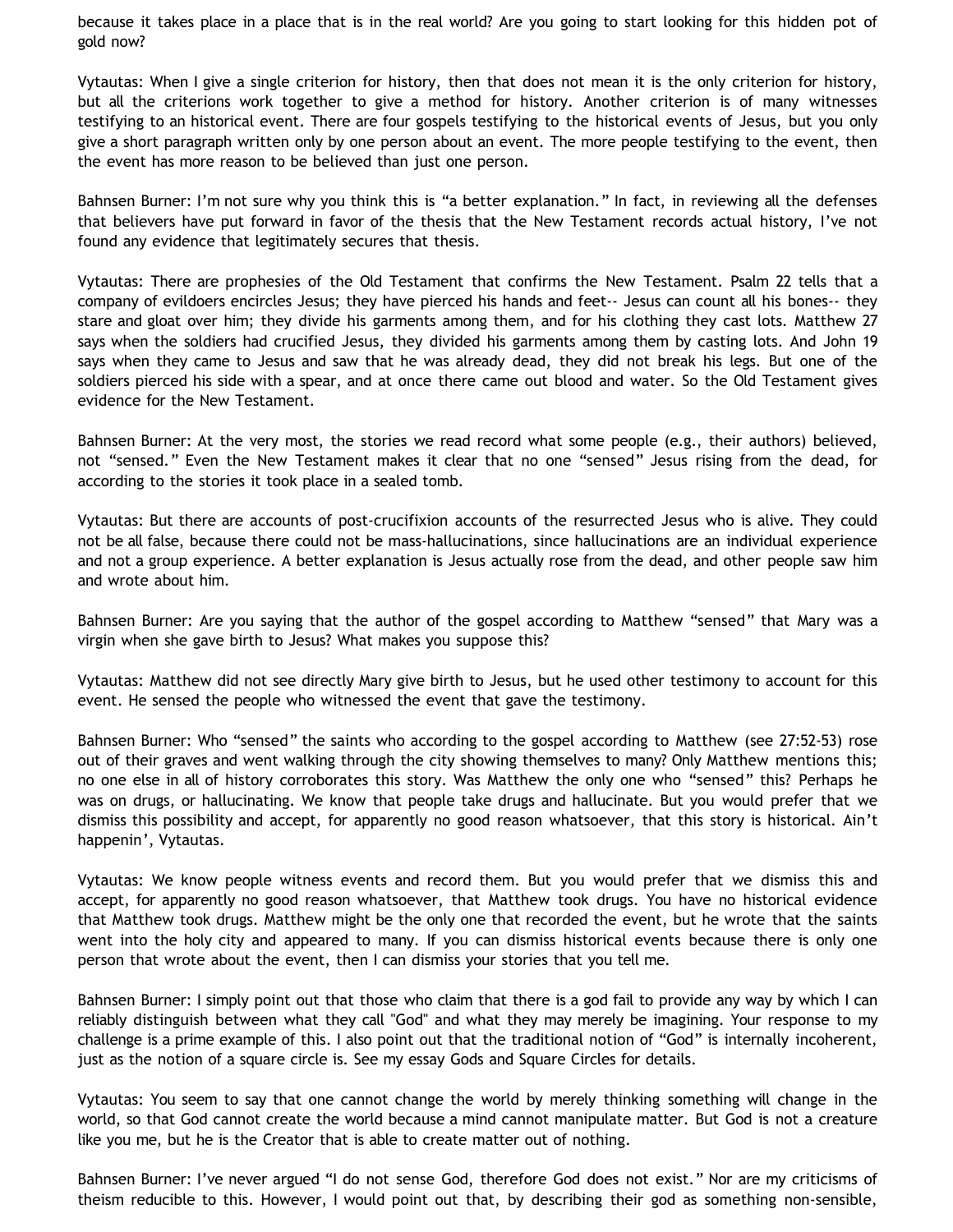and making the kinds of claims to knowledge that they do, Christians show how nonsensical their beliefs are. If you have no means of achieving awareness of your god, then by what means could you know that it exists?

Vytautas: I know God exists by means of the creation he has made and the light of nature in man, since he is created in the image of God. You say that you do not argue that God cannot be sensed, therefore God does not exist. But then you say that we are nonsensical to describe God as non-sensible. You cannot have it both ways, since you are giving the same argument.

Bahnsen Burner: If you say that you infer its existence from things that you do perceive, then what is the rationale behind your inference? This is where arguments for theism come into play. I've not found one which is sound. If you say that you do possess a faculty by which you can achieve direct awareness of what you call "God, " what is that faculty, how does it work, and how do you distinguish that faculty from your imagination?

Vytautas: It is necessary for a creation to have a Creator. The Creator gives meaning and purpose for creation which was created by God. If not, then you can have the creation without a Creator. But then you have no explanation for creation, and then say that existence exists. But where does existence come from? If it was always here, then we could not come to this point of time because before this time an infinite amount of time had to pass before we got here. But then we would never get to this point in time because an infinite amount of time had to happen before we got here. But on the Christian position, God created time at the moment of creation and a finite amount of time can happen until this point in time.

Vytautas: "If you say that all that is real must be capable of being sensed, then do you know this claim about all of reality?"

Bahnsen Burner: I have not made this claim, so I do not need to defend it. My sensing something is not a prerequisite for it to be real. But if I am going to accept as knowledge the claim that something exists, that claim needs to have some kind of evidence to support it, it must be coherent, and it must be capable of being integrated with the knowledge that I have validated without contradiction. Christianity's god-belief claims fail on all three points. Christians can't even show me how I can reliably distinguish their god from what they may merely be imagining! I'm simply being honest to these facts. Would you prefer that I be dishonest and affirm the existence of a god anyway? Well, that would be dishonest. And I made the choice earlier in my life to be honest, and I'm sticking to that choice.

Vytautas: I think you do not want to believe in God because if you did then, you have to worship him by the commands that he gives in Scripture. You do not want to have anything to do with God and detest him because you want to live in darkness and not come to the light. You are suppressing the truth in unrighteousness by choosing not to bow yourself to Jesus Christ. You choose to dismiss the New Testament not for intellectual reasons but for moral reasons. It is idolatrous and sinful to deny God exists, so I council you to be reconciled to God by Jesus Christ who gave witness to his work that he did for those that believe. It would be most unwise to remain under the wrath of God, by not believing on the Son of God.

Bahnsen Burner: No. But do I need to have "sensed all of reality" to know that the unreal is unreal, that the imaginary is imaginary? I don't think so. Are you trying to find gaps in my knowledge? There are many; I was born ignorant, and I learn at my own, slow pace. Are you suggesting that I'll discover your god in the gaps of my knowledge? That would constitute a blatant appeal to ignorance. To claim knowledge on the basis of ignorance would be dishonest. Remember my commitment? Ain't happenin'.

Vytautas: I gave reasons for God's existence and defended the historicity of the New Testament. You gave Harry Potter, a story of a leprechaun, and Blakko in response, and I have answered these things above. But you do know God exists, since you try to deny him and say that you can imagine Blakko who has all the essential properties of God and say that he is only apart of your imagination. But if you allow for the possibility that God exist, then he exists necessarily, since he does not depend on anything for his existence.

Vytautas: "You will say no, but that everything that you have experienced is capable of being sensed."

Bahnsen Burner: Actually, I didn't say that. Put it this way. Suppose we had 150 different sense modalities instead of 5 (vision, hearing, taste, touch, smell). With 150 different sense modalities, we'd most likely perceive a lot more about our world than we do with the 5 we have now. But what would prevent someone from coming along and positing the existence of a being which we'd need a 151st sense modality to perceive? Since we don't have that missing 151st sense modality, we can't perceive it. So on what basis would we accept the claim that it